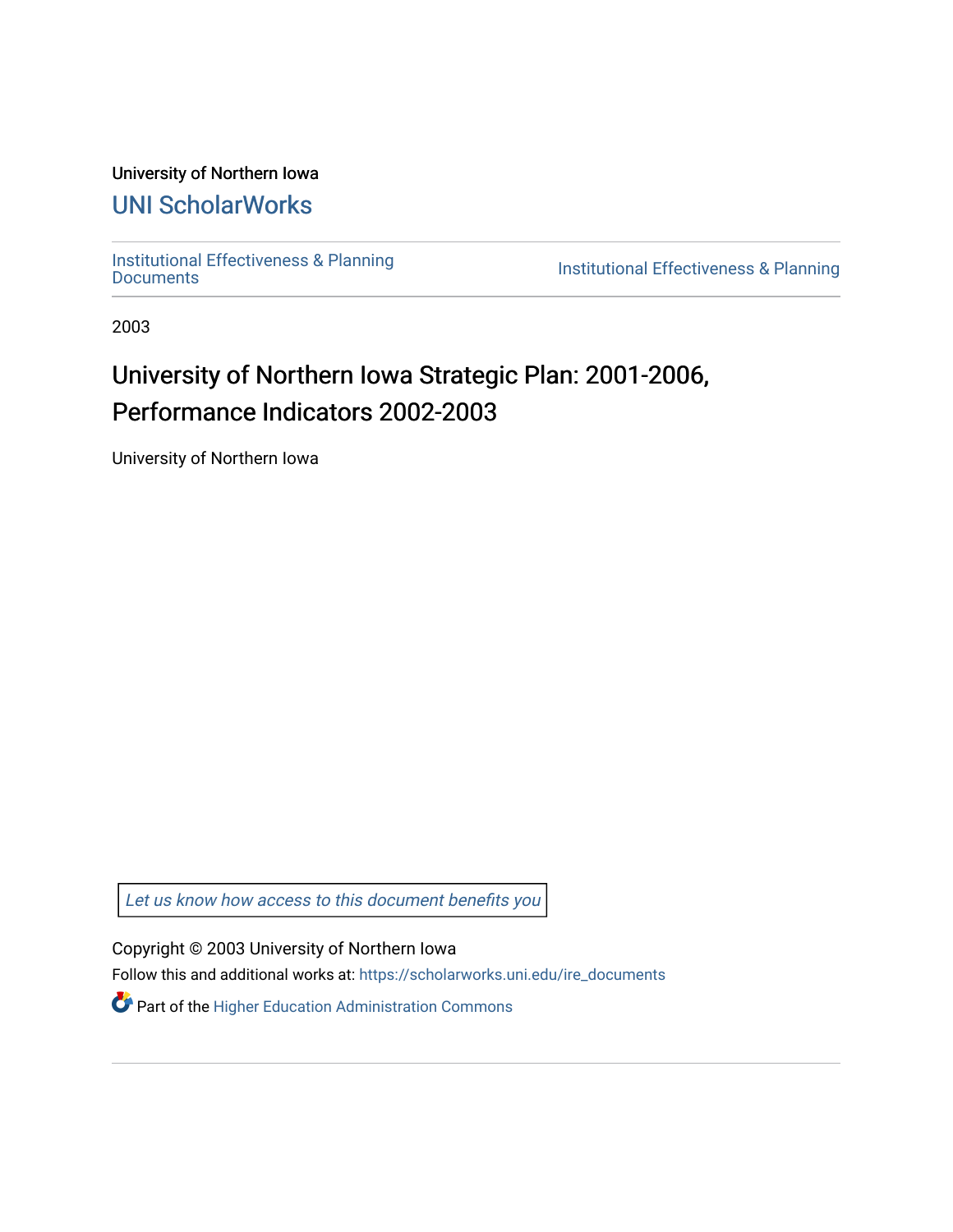## **University of Northern Iowa Strategic Plan: 2001-2006 PERFORMANCE INDICATORS 2002-2003**

|            |                | GOAL 1: Provide intellectually stimulating and challenging experiences for students that broaden and<br>deepen their perspective and awareness. |              |                      |                    |                                                                    |                                                                                                                                                   |                                                                                                |
|------------|----------------|-------------------------------------------------------------------------------------------------------------------------------------------------|--------------|----------------------|--------------------|--------------------------------------------------------------------|---------------------------------------------------------------------------------------------------------------------------------------------------|------------------------------------------------------------------------------------------------|
|            |                | <b>Institutional Indicators, MGT Indicators</b>                                                                                                 |              |                      |                    |                                                                    |                                                                                                                                                   |                                                                                                |
| <b>UNI</b> | <b>BOR</b>     | <b>Performance Indictor</b>                                                                                                                     |              | Target*              |                    |                                                                    | <b>Progress Made</b>                                                                                                                              |                                                                                                |
| 1.1.1      | $\mathbf{1}$   | Percentage of student credit hours taught by<br>tenure/tenure track faculty.<br>(undergraduate only)                                            |              | 75%                  |                    |                                                                    | 01-02: 67.0%<br>00-01:63.1%<br>99-00: 67.0%<br>98-99: 68.0%<br>97-98: 72.3%<br>96-97: 76.0%                                                       |                                                                                                |
| 1.1.2      | $\sqrt{5}$     | Average undergraduate class<br>Lower Level<br><b>Upper Level</b>                                                                                | UNI:<br>BOR: | Average<br>33<br>33  | Median<br>25<br>27 | $01 - 02$ :<br>$00 - 01$ :<br>99-00:<br>98-99:<br>97-98:<br>96-97: | Avg.<br>36.7<br>35.8<br>34.6<br>32.9<br>33.2<br>35.5                                                                                              | Median<br>26<br>26<br>25<br>25<br>25<br>26                                                     |
|            |                | <b>Both</b>                                                                                                                                     | UNI:<br>BOR: | Average<br>22<br>23  | Median<br>23<br>25 | $01 - 02$<br>$00 - 01$ :<br>99-00:<br>98-99:<br>97-98.<br>96-97:   | 26.8<br>25.6<br>22.8<br>24.2<br>23.3<br>23.1                                                                                                      | 27<br>25<br>23<br>24<br>22<br>21                                                               |
|            |                |                                                                                                                                                 | UNI:<br>BOR: | Average<br>28<br>28  | Median<br>24<br>26 | $01 - 02$<br>$00 - 01$ :<br>99-00:<br>98-99:<br>97-98:<br>96-97:   | 33.2<br>32.2<br>28.9<br>29.2<br>28.9<br>29.5                                                                                                      | 26<br>26<br>25<br>24<br>24<br>24                                                               |
| 1.2.1      | $\blacksquare$ | First class enrolled in Honors Program by fall 2002.                                                                                            |              | Yes                  |                    |                                                                    | Fall 2002: 141                                                                                                                                    | Achieved: Second class of 84<br>students enrolled in Fall 2002;<br>Total Honors enrollment for |
| 1.3.1      | 3B             | Percentage of lower division courses taught by<br>tenure/tenure track faculty                                                                   |              | 70%                  |                    |                                                                    | 01-02: 57.4%<br>00-01:52.6%<br>99-00: 54.4%<br>98-99: 58.4%                                                                                       |                                                                                                |
| 1.4.1      |                | Programs [that distinguish the University] identified by<br>Fall 2002.                                                                          |              | Yes                  |                    |                                                                    | Institutional data is being<br>programs and priorities.                                                                                           | analyzed to assist in identifying                                                              |
| 1.5.1      | $\blacksquare$ | Percentage of graduates [of graduate programs]<br>employed or placed within one year.                                                           |              | 95                   |                    |                                                                    | 01-02: 83.3%<br>00-01: 93.7%<br>99-00: 96.4%                                                                                                      |                                                                                                |
| 1.6.1      | 6              | Number and percentage of faculty using instructional<br>technology (including computers).                                                       |              | UNI: 90%<br>BOR: 83% |                    | 97-98:                                                             | Number of<br><b>Total Faculty</b><br>01-02: 531 of 589<br>00-01: 536 of 614<br>99-00: 542 of 609<br>98-99: 349 of 529<br>$\overline{\phantom{a}}$ | %<br>90.2<br>87.3<br>89.0<br>66.0<br>50.0                                                      |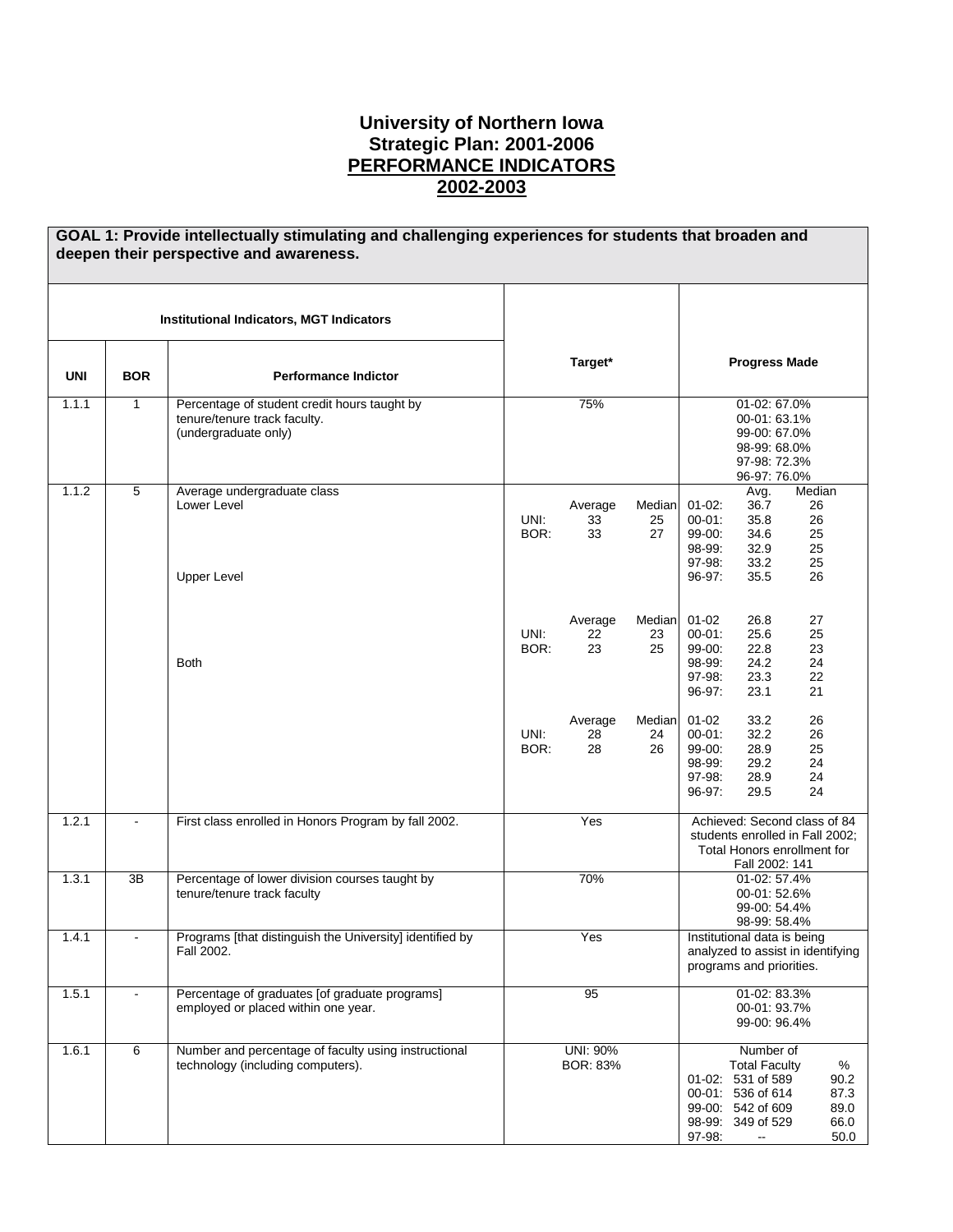|            | <b>GOAL 1: Continued</b> |                                                                                                     |         |                                                                                                                                     |  |  |  |
|------------|--------------------------|-----------------------------------------------------------------------------------------------------|---------|-------------------------------------------------------------------------------------------------------------------------------------|--|--|--|
|            |                          | <b>Institutional Indicators, MGT Indicators</b>                                                     |         |                                                                                                                                     |  |  |  |
| <b>UNI</b> | <b>BOR</b>               | <b>Performance Indictor</b>                                                                         | Target* | <b>Progress Made</b>                                                                                                                |  |  |  |
| 1.6.2      | $\overline{7}$           | Number and percentage of general assignment tech-<br>equipped classrooms.                           | 100%    | Total<br>Classrooms Wired<br>%<br>$01-02$ :<br>292<br>98<br>286<br>$00 - 01$ :<br>267<br>254<br>95<br>$99-00$ :<br>246<br>264<br>93 |  |  |  |
| 1.6.3      | 8                        | Percentage of course sections in which computers are<br>used as an integral teaching aid.           | 46%     | 01-02: 40.3%<br>00-01: 34.8%<br>99-00: 35.2%                                                                                        |  |  |  |
| 1.7.1      | $\sim$                   | Number of students having an international learning<br>experience. [Degree Seeking Students at UNI] | 450     | 00-01:590<br>99-00: 392<br>98-99: 409                                                                                               |  |  |  |
| 1.7.2      | $\blacksquare$           | Number of international students enrolled. [Fall semester<br>only]                                  | 375     | 02-03: 366<br>$01-02:355$<br>00-01: 339<br>99-00: 309<br>98-99: 319<br>97-98: 294                                                   |  |  |  |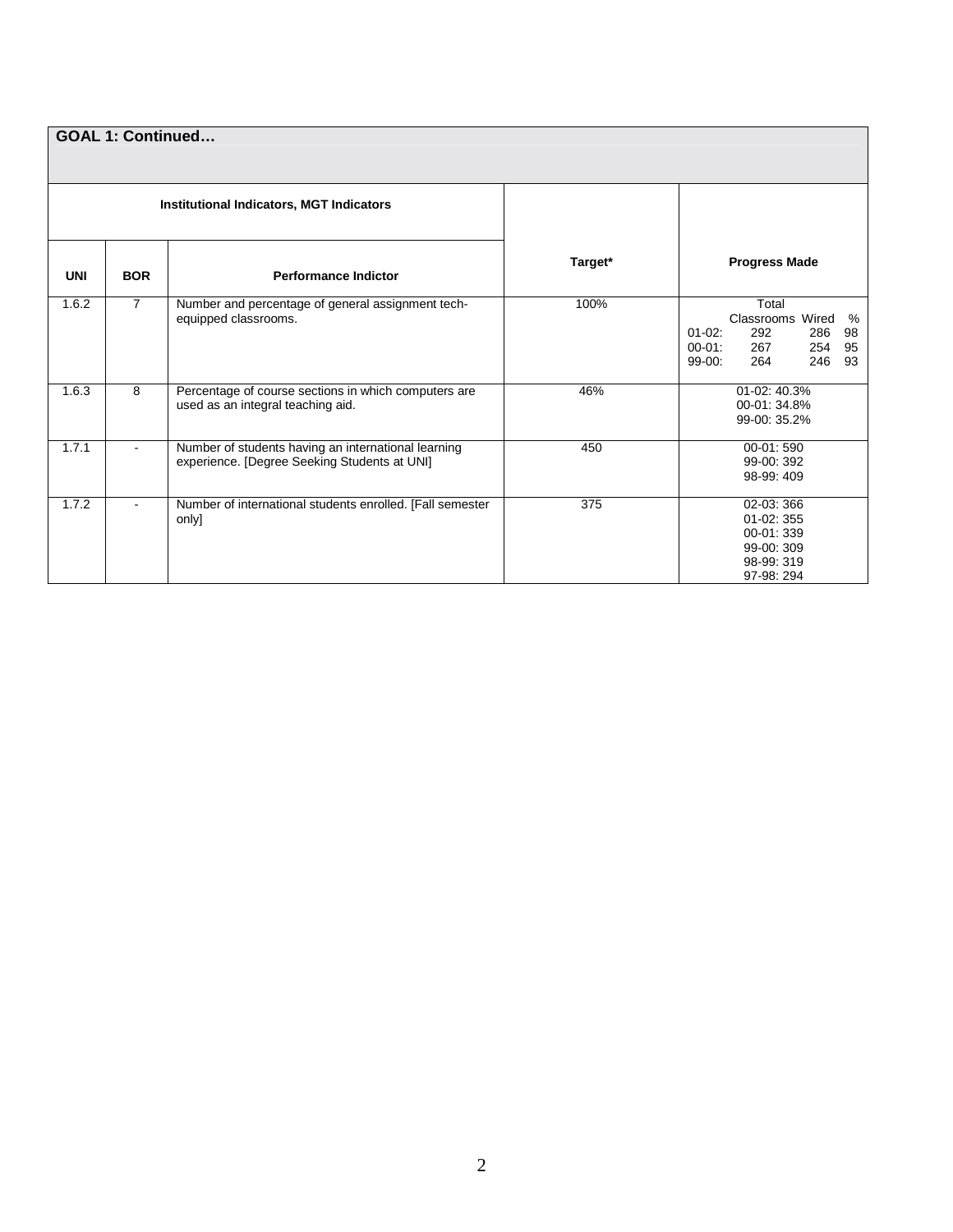|            | Goal 2: Support creative and intellectually rigorous teaching and scholarship. |                                                           |                 |                                                        |  |  |  |  |
|------------|--------------------------------------------------------------------------------|-----------------------------------------------------------|-----------------|--------------------------------------------------------|--|--|--|--|
|            |                                                                                |                                                           |                 |                                                        |  |  |  |  |
|            |                                                                                |                                                           |                 |                                                        |  |  |  |  |
|            |                                                                                |                                                           |                 |                                                        |  |  |  |  |
|            |                                                                                |                                                           |                 |                                                        |  |  |  |  |
|            |                                                                                | <b>Institutional Indicators, MGT Indicators</b>           |                 |                                                        |  |  |  |  |
|            |                                                                                |                                                           | Target*         | <b>Progress Made</b>                                   |  |  |  |  |
| <b>UNI</b> | <b>BOR</b>                                                                     | <b>Performance Indictor</b>                               |                 |                                                        |  |  |  |  |
| 2.1.2      | 6                                                                              | Number of faculty using instructional technology          | UNI: 90%        | Number of                                              |  |  |  |  |
|            |                                                                                | (including computers).                                    | <b>BOR: 83%</b> | %<br><b>Total Faculty</b>                              |  |  |  |  |
|            |                                                                                |                                                           |                 | 01-02: 531 of 589<br>90.2                              |  |  |  |  |
|            |                                                                                |                                                           |                 | 87.3<br>00-01: 536 of 614<br>89.0<br>99-00: 542 of 609 |  |  |  |  |
|            |                                                                                |                                                           |                 | 66.0<br>98-99: 349 of 529                              |  |  |  |  |
|            |                                                                                |                                                           |                 | $97-98$ :<br>50.0                                      |  |  |  |  |
| 2.2.1      | 18                                                                             |                                                           | UNI: \$15.2 m   | 01-02: \$20.7 m                                        |  |  |  |  |
|            |                                                                                | Sponsored funding per year in millions of dollars.        | BOR: \$18.0 m   | 00-01: \$19.4 m                                        |  |  |  |  |
|            |                                                                                |                                                           |                 | 99-00: \$18.1 m                                        |  |  |  |  |
|            |                                                                                |                                                           |                 | 98-99: \$10.1 m                                        |  |  |  |  |
|            |                                                                                |                                                           |                 | 97-98: \$11.9 m                                        |  |  |  |  |
|            |                                                                                |                                                           |                 | 96-97: \$10.4 m                                        |  |  |  |  |
| 2.2.2      | 22                                                                             | Number of intellectual property disclosures. (Sponsored + | Monitor         | $01-02:1(0+1)$                                         |  |  |  |  |
|            |                                                                                | Non Sponsored)                                            |                 | $00-01:1(0+1)$                                         |  |  |  |  |
|            |                                                                                |                                                           |                 | $99-00:3(0+3)$                                         |  |  |  |  |
|            |                                                                                |                                                           |                 | $98-99:5(5+0)$                                         |  |  |  |  |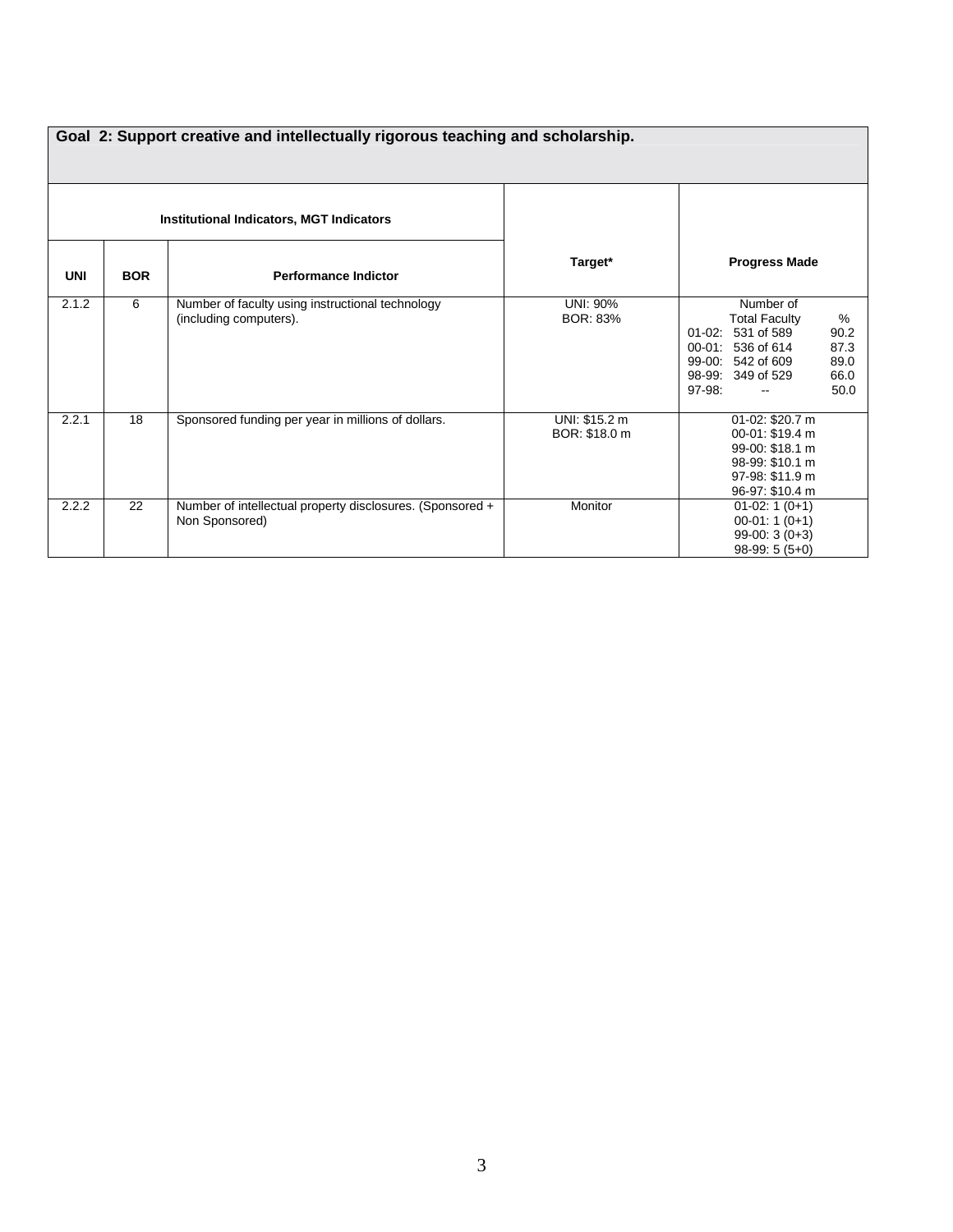|            | Goal 3: Expand the involvement of the University in addressing critical local, state, national and global<br>needs that also enrich the educational experiences offered by the University. |                                                                                                             |                                                               |                                                                                                                                                                                                                   |  |  |  |
|------------|--------------------------------------------------------------------------------------------------------------------------------------------------------------------------------------------|-------------------------------------------------------------------------------------------------------------|---------------------------------------------------------------|-------------------------------------------------------------------------------------------------------------------------------------------------------------------------------------------------------------------|--|--|--|
|            |                                                                                                                                                                                            | <b>Institutional Indicators, MGT Indicators</b>                                                             |                                                               |                                                                                                                                                                                                                   |  |  |  |
| <b>UNI</b> | <b>BOR</b>                                                                                                                                                                                 | <b>Performance Indictor</b>                                                                                 | Target*                                                       | <b>Progress Made</b>                                                                                                                                                                                              |  |  |  |
| 3.1.1      | $\blacksquare$                                                                                                                                                                             | Biennial marketing survey.                                                                                  | Yes                                                           | 01-02: Survey is in progress<br>99-00: Last report completed                                                                                                                                                      |  |  |  |
| 3.2.1      | 28                                                                                                                                                                                         | Headcount enrollments in credit/non-credit courses<br>offered through extension and continuing education.   | Credit: 10.000<br>Non-credit: 18,500                          | Credit<br>Non-credit<br>$01 - 02$ :<br>9,819<br>14,312<br>12,782<br>$00 - 01$ :<br>9.845<br>$99-00$ :<br>8,945<br>16,772<br>98-99:<br>9,066<br>18,651<br>$97-98:$<br>8.952<br>16,278<br>16,379<br>96-97:<br>7.793 |  |  |  |
| 3.2.2      | 40                                                                                                                                                                                         | Off-campus student enrollment in degree programs<br>offered through distance learning (fall semester only). | Undergrad. Graduate<br>UNI:<br>90<br>550<br>BOR:<br>75<br>550 | Graduate<br>Undergrad.<br>$01-02$ :<br>687<br>94<br>$00 - 01$ :<br>562<br>109<br>$99 - 00:$<br>438<br>80<br>98-99:<br>508<br>63<br>97-98:<br>62<br>391<br>54<br>331<br>96-97:                                     |  |  |  |
| 3.3.1      |                                                                                                                                                                                            | Annual technology transfer report.                                                                          | Yes                                                           | Yes                                                                                                                                                                                                               |  |  |  |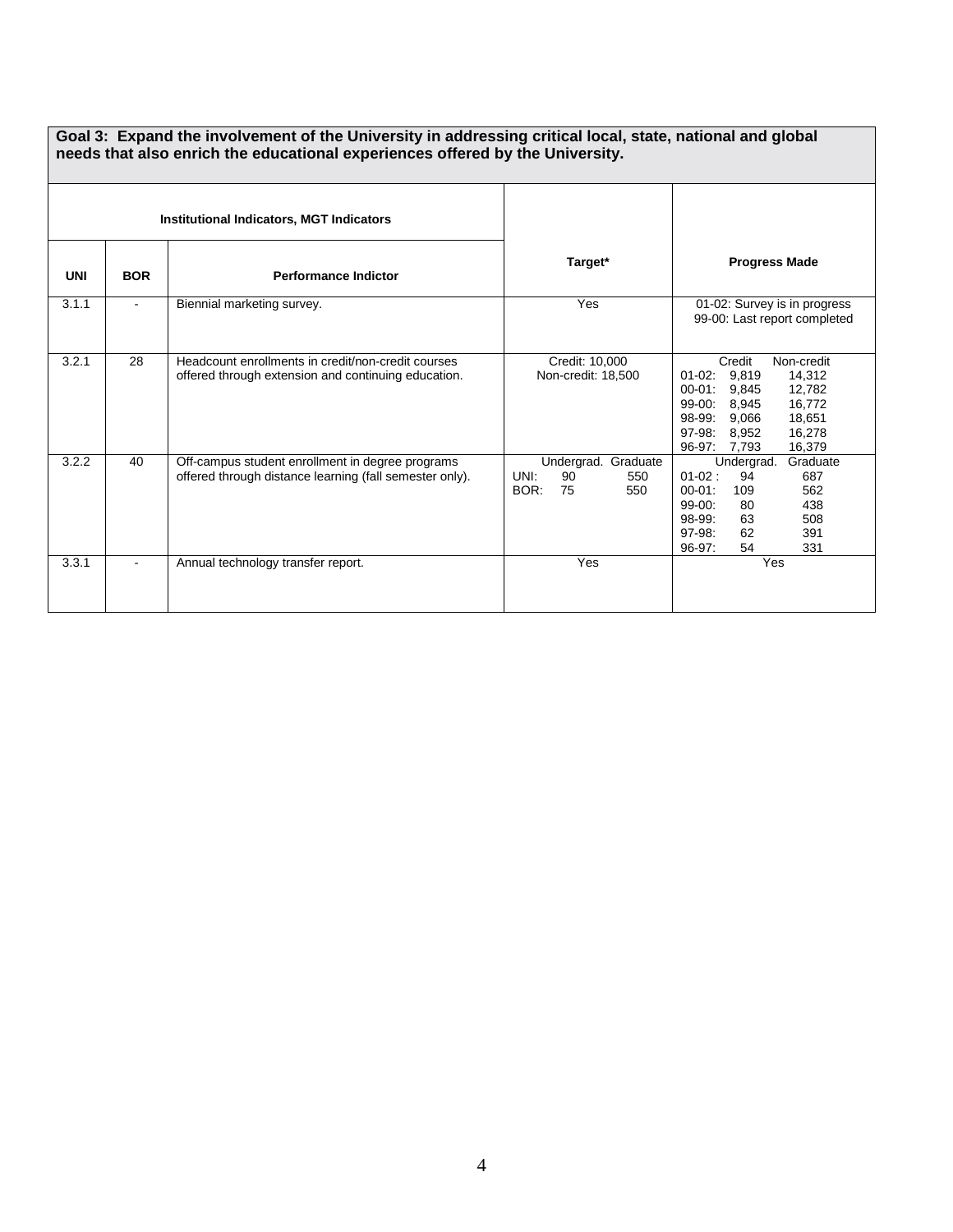| Goal 4: Strengthen a University culture characterized by diversity, collegiality and mutual respect. |                 |                                                                                                                                                                                                          |                                                                                                                   |                                                                                                                                                                                                                                                                                                                                                                                                                                                                                                                                                                                                                                                                                                                                                                        |  |  |
|------------------------------------------------------------------------------------------------------|-----------------|----------------------------------------------------------------------------------------------------------------------------------------------------------------------------------------------------------|-------------------------------------------------------------------------------------------------------------------|------------------------------------------------------------------------------------------------------------------------------------------------------------------------------------------------------------------------------------------------------------------------------------------------------------------------------------------------------------------------------------------------------------------------------------------------------------------------------------------------------------------------------------------------------------------------------------------------------------------------------------------------------------------------------------------------------------------------------------------------------------------------|--|--|
| <b>Institutional Indicators, MGT Indicators</b>                                                      |                 |                                                                                                                                                                                                          |                                                                                                                   |                                                                                                                                                                                                                                                                                                                                                                                                                                                                                                                                                                                                                                                                                                                                                                        |  |  |
| <b>UNI</b>                                                                                           | <b>BOR</b>      | <b>Performance Indictor</b>                                                                                                                                                                              | Target*                                                                                                           | <b>Progress Made</b>                                                                                                                                                                                                                                                                                                                                                                                                                                                                                                                                                                                                                                                                                                                                                   |  |  |
| 4.1.1                                                                                                | 41              | Racial/ethnic composition of<br>student populations in<br>percentages.                                                                                                                                   | 8.5%                                                                                                              | Fall 01: 5.2%<br>Fall 00: 4.8%<br>Fall 99: 4.3%<br>Fall 98: 4.0%<br>Fall 97: 4.0%                                                                                                                                                                                                                                                                                                                                                                                                                                                                                                                                                                                                                                                                                      |  |  |
| 4.1.2                                                                                                | $\overline{42}$ | Graduate and<br>undergraduate student<br>retention and graduation<br>rates by ethnic/racial<br>composition in percentages.                                                                               | 6-Year Graduation Rates<br>Native Am.<br>48.3%<br>48.1%<br>African Am.<br>62.9%<br>Asian Am.<br>Hispanic<br>46.3% | 1998<br>2001<br>1996<br>Entry year<br>Retention 4 yr gra- 6 yr gra-<br>duation duration<br>Native Am.<br>50.0%<br>0.0%<br>50.0%<br>67.8%<br>14.3%<br>32.1%<br>African Am.<br>Asian Am.<br>76.7%<br>23.5%<br>40.0%<br>50.0%<br>Hispanic<br>73.1%<br>18.8%<br>White<br>82.1%<br>29.9%<br>67.4%<br>Overall<br>81.4%<br>29.5%<br>66.5%<br>Minority (all)<br>70.9%<br>16.0%<br>39.4%<br>1997<br>Entry year<br>2000<br>1995<br>Retention 4 yr gra-<br>6 yr gra-<br>duration<br>duration<br>100%<br>0.0%<br>40.0%<br>Native Am.<br>79.1%<br>7.9%<br>44.8%<br>African Am.<br>78.9%<br>Asian Am.<br>77.8%<br>15.8%<br>70.4%<br>0.0%<br>45.5%<br>Hispanic<br>White<br>84.2%<br>64.9%<br>29.6%<br>Overall<br>84.0%<br>64.2%<br>28.8%<br>Minority (all)<br>78.0%<br>14.1%<br>53.3% |  |  |
| 4.2.1                                                                                                |                 | Student climate survey<br>Q. UNI provides a<br>welcoming and responsive<br>environment for members of<br>the UNI community who<br>have unique needs that may<br>affect their opportunity for<br>success. | 75%                                                                                                               | 01-02: 76.8%<br>00-01:76.1%                                                                                                                                                                                                                                                                                                                                                                                                                                                                                                                                                                                                                                                                                                                                            |  |  |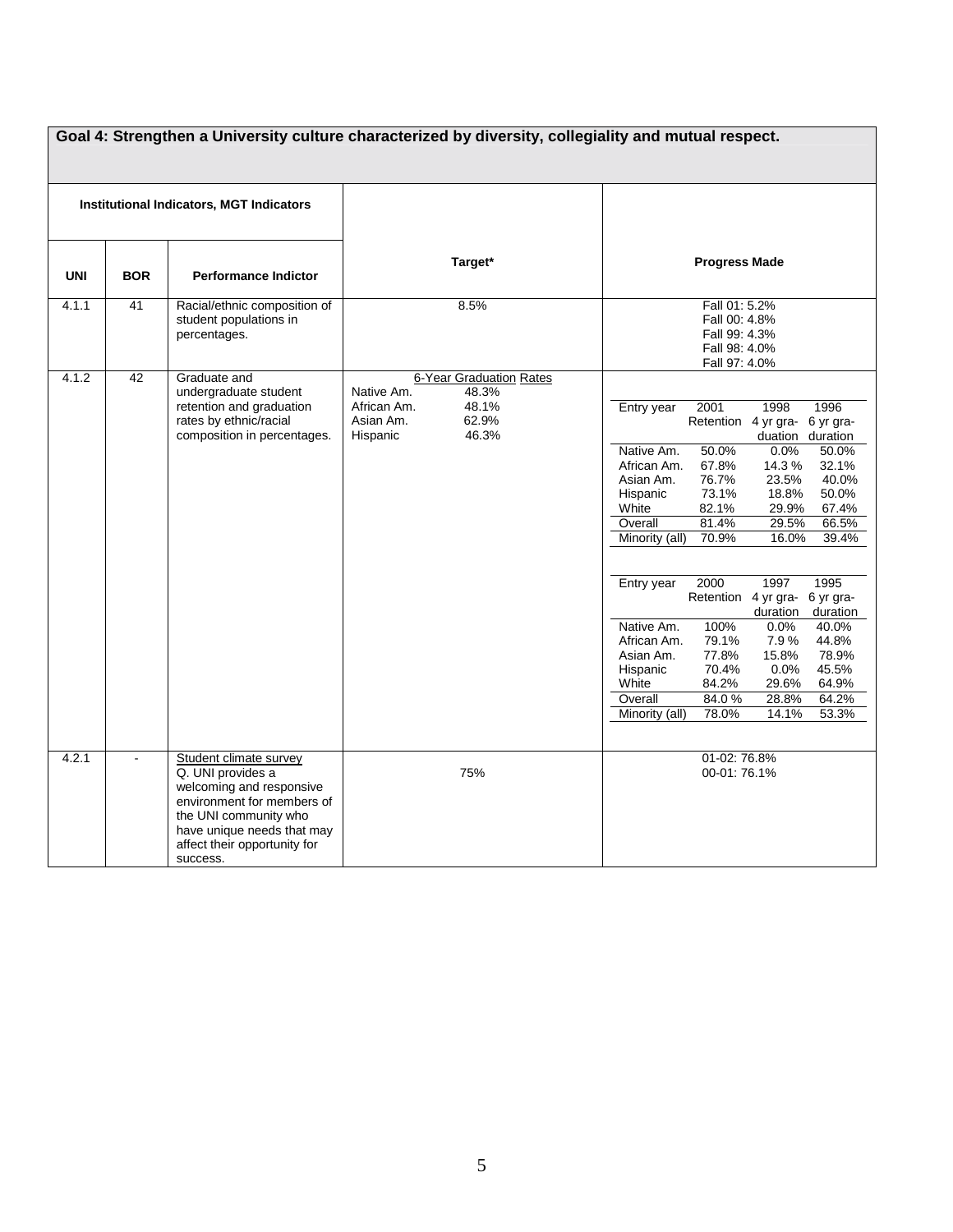|            |                                                 | Goal 5: Foster a supportive living, learning and working environment with services and programs that<br>promote individual well being and organizational effectiveness.                                                                                                        |                                     |                                                                                                                                                                                                                                                 |
|------------|-------------------------------------------------|--------------------------------------------------------------------------------------------------------------------------------------------------------------------------------------------------------------------------------------------------------------------------------|-------------------------------------|-------------------------------------------------------------------------------------------------------------------------------------------------------------------------------------------------------------------------------------------------|
|            | <b>Institutional Indicators, MGT Indicators</b> |                                                                                                                                                                                                                                                                                |                                     |                                                                                                                                                                                                                                                 |
| <b>UNI</b> | <b>BOR</b>                                      | <b>Performance Indictor</b>                                                                                                                                                                                                                                                    | Target*                             | <b>Progress Made</b>                                                                                                                                                                                                                            |
| 5.1.1      |                                                 | Campus crime statistics.                                                                                                                                                                                                                                                       | Monitor                             | Numerous units on campus<br>monitor and report campus<br>crime statistics under the<br>direction of UNI Public Safety.<br>Public Safety provides an<br>annual report of campus crime<br>statistics that is made available<br>on UNI's web site. |
| 5.1.2      |                                                 | Annual worker compensation claims.                                                                                                                                                                                                                                             | Monitor                             | FY 02: 193<br>FY 01: 112<br>FY 00: 113<br>FY 99: 140<br>FY 98: 165<br>FY 97: 154                                                                                                                                                                |
| 5.2.1      |                                                 | Child care services: Number of children served (PLS +<br>residence)                                                                                                                                                                                                            | Monitor                             | Price Lab<br>$01-02:53$<br>$00 - 01:53$<br>99-00:53<br><b>University Apartments</b><br>01-02:31<br>$00-01:42$<br>99-00:20                                                                                                                       |
| 5.2.2      |                                                 | Child care services: Diminish gap between need and<br>served (number on waiting list).                                                                                                                                                                                         | Monitor                             | # on waiting list<br>$01-02:98$<br>00-01:157<br>99-00: 142                                                                                                                                                                                      |
| 5.3.1      |                                                 | Faculty/staff climate survey<br>Q. UNI provides opportunities for mentoring and social<br>interaction among students, faculty and staff.<br>Student climate survey<br>Q. UNI provides opportunities for mentoring and social<br>interaction among students, faculty and staff. | Faculty/staff: 65%<br>Students: 65% | <b>Students</b><br>Faculty/staff<br>$01-02$ :<br>86.2%<br>77.3%<br>87.9%<br>76.6%<br>$00 - 01$ :                                                                                                                                                |
| 5.4.1      |                                                 | Faculty/staff climate survey<br>Q. UNI provides opportunities for participation in<br>university governance activities.<br>Student climate survey<br>Q. UNI provides opportunities for participation in<br>university governance activities.                                   | Faculty/staff: 75%<br>Students: 75% | Faculty/staff<br><b>Students</b><br>87.4%<br>$01 - 02$ :<br>67.0%<br>$00-01$ :<br>90.8%<br>72.9%                                                                                                                                                |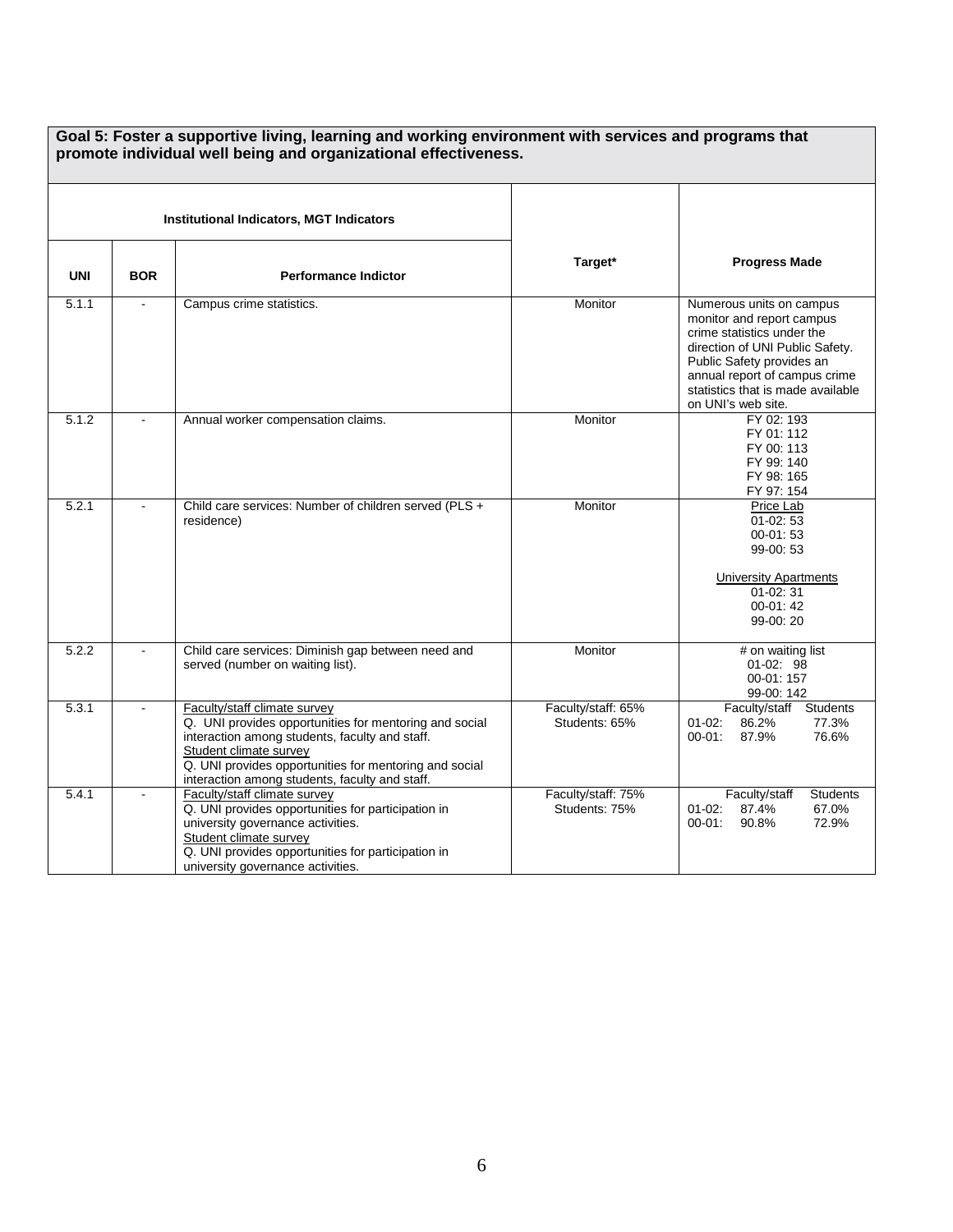**Goal 6: Enhance the quality, diversity and number of human resources available to meet the needs of the university.** 

| <b>Institutional Indicators, MGT Indicators</b> |            |                                                                   |                       |                                                                                        |
|-------------------------------------------------|------------|-------------------------------------------------------------------|-----------------------|----------------------------------------------------------------------------------------|
| <b>UNI</b>                                      | <b>BOR</b> | <b>Performance Indictor</b>                                       | Target*               | <b>Progress Made</b>                                                                   |
| 6.1.1                                           |            | Number of continuing education credits earned [by UNI]<br>staff]. | 11,120 Training Hours | <b>Training Hours</b><br>12,290<br>$01 - 02$ :<br>00-01:<br>14,508<br>99-00:<br>10,109 |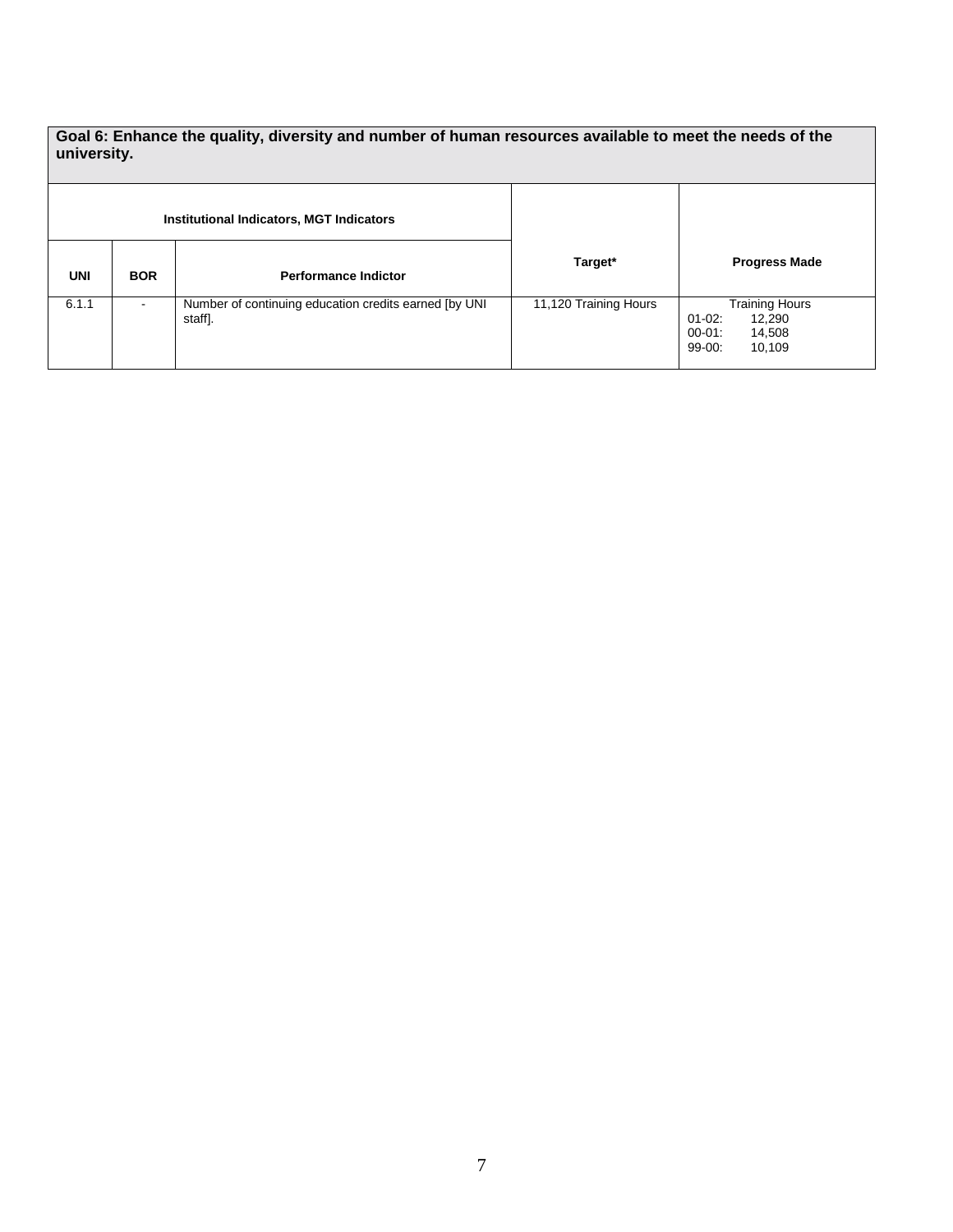|            | Goal 7: Continue to improve capital, physical and informational resources at the university. |                                                                                           |                             |                                                                                                                                                                                               |  |  |  |
|------------|----------------------------------------------------------------------------------------------|-------------------------------------------------------------------------------------------|-----------------------------|-----------------------------------------------------------------------------------------------------------------------------------------------------------------------------------------------|--|--|--|
|            |                                                                                              | <b>Institutional Indicators, MGT Indicators</b>                                           |                             |                                                                                                                                                                                               |  |  |  |
| <b>UNI</b> | <b>BOR</b>                                                                                   | <b>Performance Indictor</b>                                                               | Target*                     | <b>Progress Made</b>                                                                                                                                                                          |  |  |  |
| 7.1.1      | $\overline{7}$                                                                               | Number and percentage of general assignment tech-<br>equipped classrooms.                 | 100%                        | Total<br>Classrooms Wired<br>%<br>$01-02$ :<br>292<br>286<br>98<br>95<br>$00 - 01$ :<br>267<br>254<br>93<br>$99-00:$<br>264<br>246                                                            |  |  |  |
| 7.2.1      | 6                                                                                            | Number and percentage of faculty using instructional<br>technology (including computers). | UNI: 90%<br><b>BOR: 83%</b> | Number of<br>%<br><b>Total Faculty</b><br>01-02: 531 of 589<br>90.2<br>00-01: 536 of 614<br>87.3<br>99-00: 542 of 609<br>89.0<br>66.0<br>98-99: 349 of 529<br>97-98:<br>50.0<br>$\sim$ $\sim$ |  |  |  |
| 7.2.2      | $\overline{7}$                                                                               | Number and percentage of general assignment tech-<br>equipped classrooms.                 | 100%                        | Total<br>Classrooms Wired<br>%<br>$01 - 02$ :<br>292<br>286<br>98<br>$00 - 01$ :<br>267<br>95<br>254<br>93<br>$99-00:$<br>264<br>246                                                          |  |  |  |
| 7.2.3      | 8                                                                                            | Percentage of course sections in which computers are<br>used as an integral teaching aid. | 46%                         | 01-02: 40.3%<br>00-01: 34.8%<br>99-00: 35.2%                                                                                                                                                  |  |  |  |